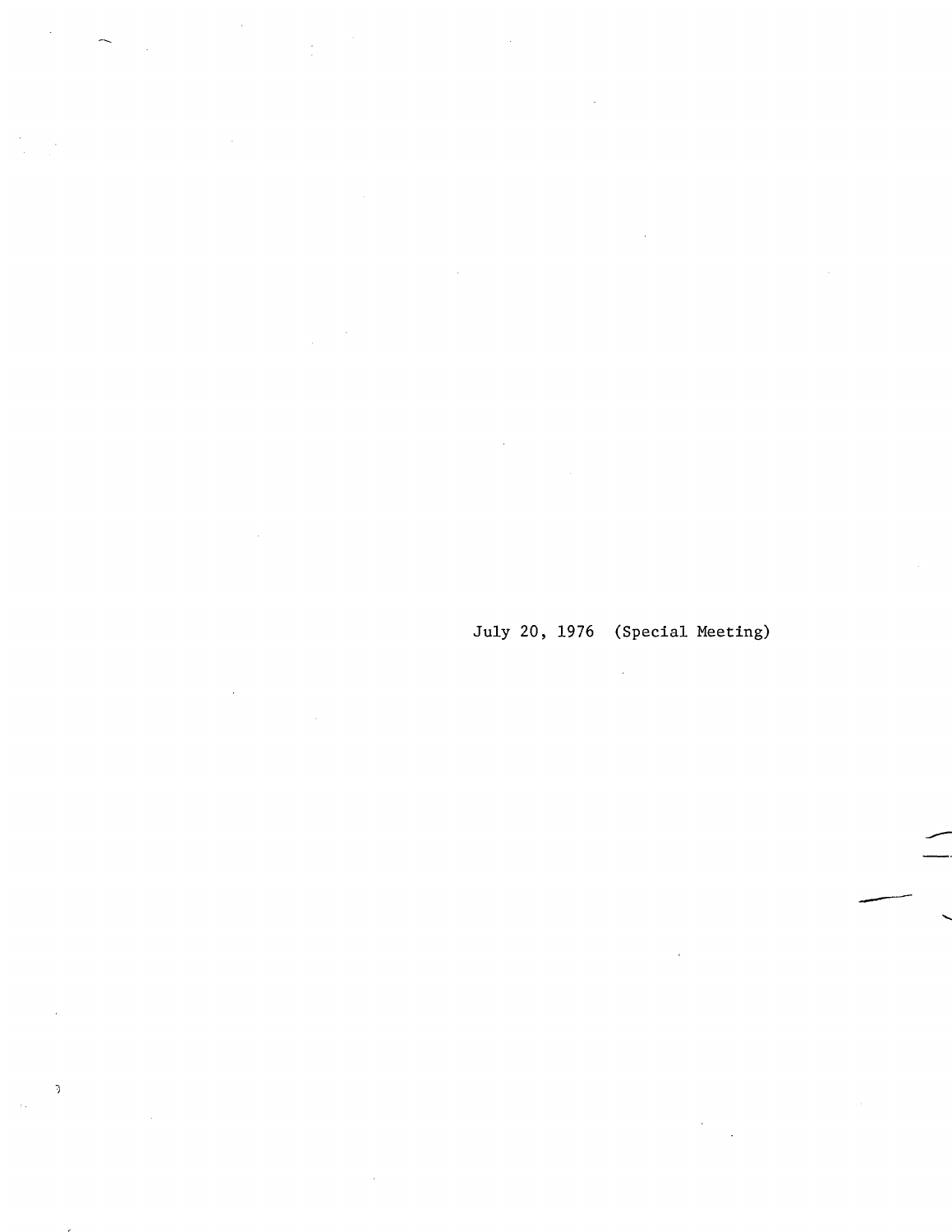The minutes of the Special Meeting of the Executive Committee of Faculty Council of Science held on Tuesday, July 20, 1976 at 1:30 p.m. in Room 250 Allen Building.

rde

Members Present: Dean P. K. Isaac, Chairman; Drs. N. E. R. Campbell, K. Stewart, C. Platt, A. Olchowecki, D. Burton, H. W. Duckworth, C. Robinson, N. Davison and Mr. G. Richardson, Secretary.

Regrets: Mrs. K. Subrahmaniam.

Visitor: Dr. R. G. Stanton, Head, Department of Computer Science

The Chairman introduced Dr. Stanton to the members of the Committee and then gave a brief run down of the events leading to this second special meeting. He indicated that Dr. Stanton had dispelled many of the concerns of this Committee which resulted from the first special meeting on Friday, July 16, 1976 and in order to convince the Committee of this, Dr. Stanton had requested to meet with the Executive.

The Chairman stated that two of the main concerns of this Committee were the time module i.e. four months in, four months out, which appeared more expensive than certain alternatives and the fact that students were locked into this program with no chance of taking courses other than Computer Science ones. Because of these concerns the Executive Committee endorsed the Faculty Committee on Course Changes motions and were unable to recommend this program in its present form to Faculty Council.

The. Chairman asked Dr. Stanton to speak to these concerns.

In his reply, Dr. Stanton referred to the two main concerns of the Executive Committee as well as the motions passed by the Faculty Committee on Course Changes. His discussion touched on many points some of which are as follows:

1. The Committee's feeling about the student being locked into the program was true, the student would be. This was intended to be a professional program for professionally minded students who wanted as much Computer Science material as possible. Students now in the regular Honours program could take as many as sixteen out of twenty courses in Computer Science and many do. The Co-op Program was intended for this type of student. If a student wishes electives, then he would take the regular

... /2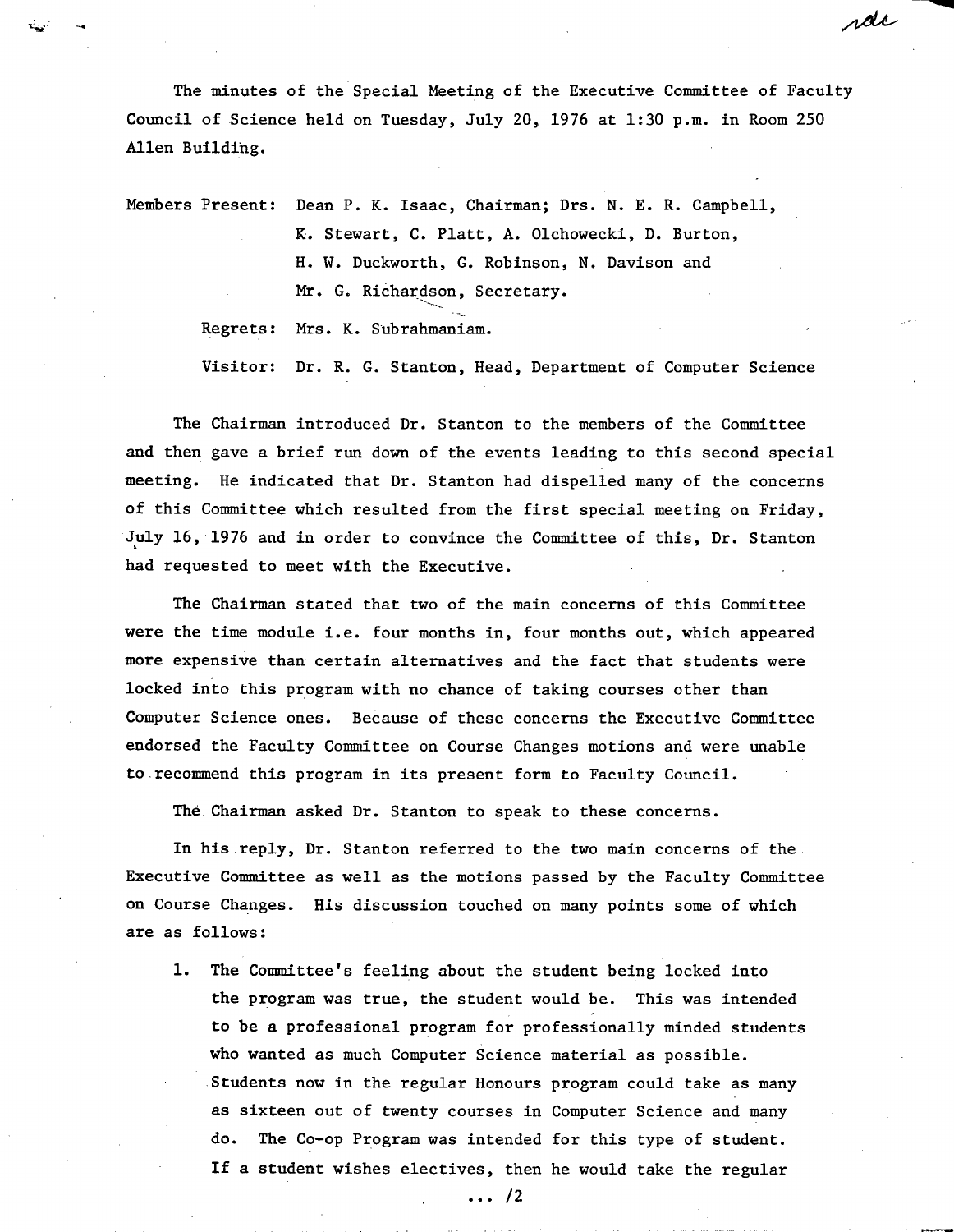honours program which provides for this. If a student in the. Co-op Program really wanted an elective course the department might allow him to take extra courses outside of his program and in addition to the program requirements.

- $2.$ Dr. Stanton stated that he first became involved in Co-op Program nineteen years ago at the University of Waterloo. The program at that time originated as four terms of three months, but for various reasons did not work well so it was changed to three terms of four months which worked much better. With this time module the Co-op program could overlap with the regular program thus cutting down on expenses and by overlapping feed back between the program was possible. In addition the periods proved to be long enough so that the instructors had adequate time in which to present all their material yet short enough that the student retained the information taught in class.
- 3. In commenting on the cost of the program, Dr. Stanton pointed Out that the costs were essentially salaries for six new staff members. He went on to say that at this moment the department of Computer Science was six staff members short in terms of the staffing formula and by providing the six members requested for the program, the department would only be staffed to the level that it was supposed to be. Dr. Stanton claimed that the department was the most poverty-stricken of any department in the Faculty and even if they did go up by six members they would likely still be in a deficit position because the implementation of the program was certain to bring in more students to the Faculty. It was his feeling that under these circumstances the costs were not undue, unless of course it was intended that Computer Science was to operate as the poor.department of the Faculty. Dr. Stanton concluded by saying that if it was felt that this program might adversely affect the Faculty, would this Committee give thought to recommending that the program be considered as separate and distinct from the rest of the Faculty? They might even consider the merits of the department separating from the rest of the Faculty.

 $\ldots$  /3

 $-2-$ 

フ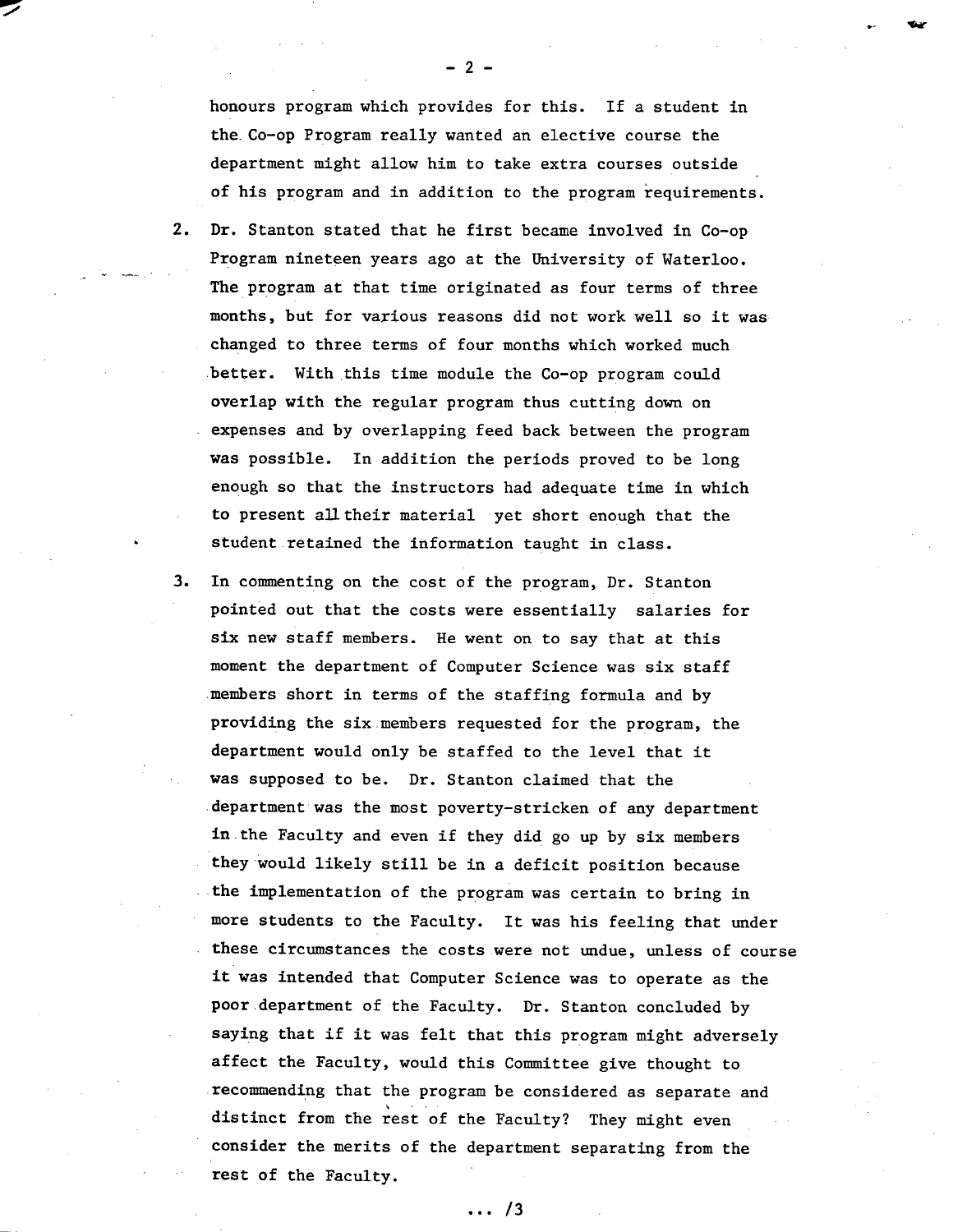- 4. In reply to a question on how students in the program would be evaluated, Dr. Stanton indicated that this would likely be done in a similar fashion to the department's current 324 course which gives academic credit for summer work. In this course, after approving the student's job, a questionnaire prepared by Dr. Stanton is sent to the employer. Upon return to the school in the fall the student is required to take  $6 - 8$  weeks of lectures on the basics of writing technical reports. There are four assigments involved and the student is graded on these and the returned questionnaire.
- 5. Students involved in this program would get paid for the time they spend at work. Industry would set the salary for the position and the student would be paid a pro-rated portion based on the time spent working, the year of the student in the program and his work experience.
- 6. Asked if he had approached industry for financial assistance for the program, Dr. Stanton replied that he had not and did not feel that it was right to ask industry for help. He said that industry now contributes substantially to the running of the University and should not be asked for more. He again pointed out that they were just requesting the six staff members that they were short!
- 7. Returning again to the Committee's concern of electives in the program, Dr. Stanton reiterated the department's stand that they were not opposed to electives in the program. At the request of Dr. Burton he agreed that a list of elective courses from which students could choose courses to replace Computer Science courses would be included in the program. The list would also indicate those courses which were considered to be compulsory to the program and those that were not and could be substituted by an elective.

In summing up it was noted that there were many problems associated with the implementation of the program. However, rather than get into a detailed discussion at this time, the Committee agreed to acknowledge that these existed and would in the future have to be solved should the Co-op program be approved and funds found.

...  $/4$